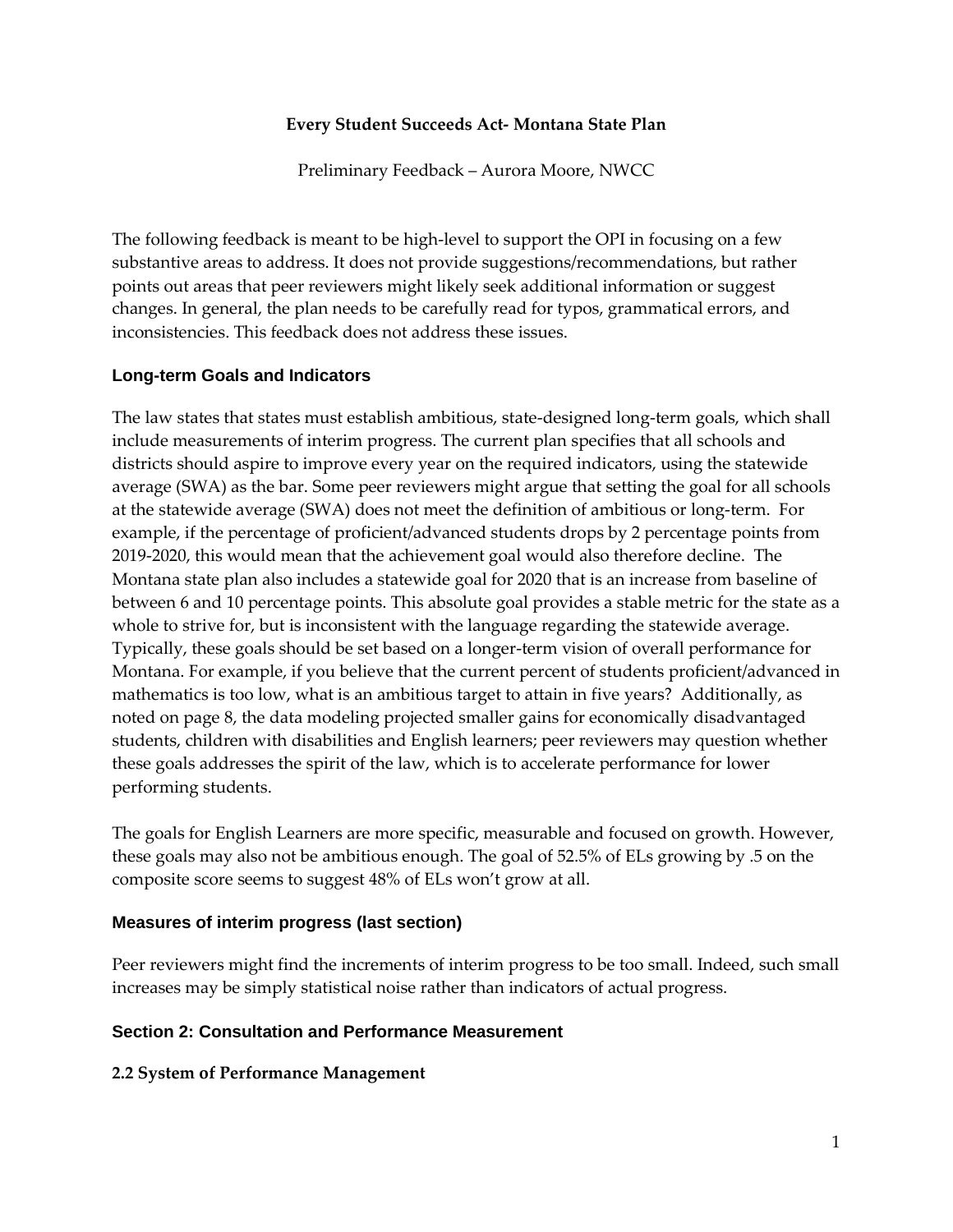In general, this section seems to reflect a minimal, compliance-oriented version of performance management. Peer reviewers may seek additional details about some components, such as school self-assessments (p. 18), what constitutes the "statewide system of support" (p. 18) and how, if at all, it is different from supports provided to schools identified for comprehensive and targeted improvement. It seems that the rubric for evaluating school improvement plans would also be an important part of this process, but it is not mentioned in this section. It may be helpful to differentiate between LEA and SEA responsibilities for monitoring and continuous improvement.

## **Section 4: Accountability, Support, and Improvement for Schools**

### **4.1 Accountability System**

### **A. Indicators- School quality/student success indicator**

The law states that schools must select not less than one indicator of school quality or student success that allows for meaningful differentiation and is valid, reliable, comparable, and statewide. Suggestions in the law include student engagement, educator engagement, student access to and completion of advanced coursework, postsecondary readiness, school climate and safety, and any other indicator the state chooses that meets the requirements. The current plan indicates the OPI will use a school climate survey and a rubric that evaluates the viability of each improvement plan as measures of school quality. Regarding the use of a rubric to evaluate school plans, a peer reviewer would likely question whether school improvement plans are linked to student growth, as stakeholders claimed. They will also likely question whether plans are valid measures of school quality (especially if the school is being assessed on the plan itself and not the implementation of the plan). Finally, they would likely question whether a rubric could be used reliably by different evaluators to rate school quality. Reviewers might assume that the OPI has capacity to review all school plans, but this should be a consideration as well. Regarding use of a school climate survey, there are school climate surveys that have been validated by the US Department of Education, but it is not clear whether they have been validated for use in all types of schools (e.g., rural/remote or reservation-based schools). Ensuring reliable data from these surveys will require significant data collection at the school level. Regarding the weighting of the school quality indicator, it is possible that peer reviewers will interpret the 30% weight as not in keeping with the law.

### **D. Differentiation**

The current plan indicates that Montana will develop a system of meaningful differentiation based on all indicators. Peer reviewers may seek greater explanation for how the academic progress indicator will be calculated.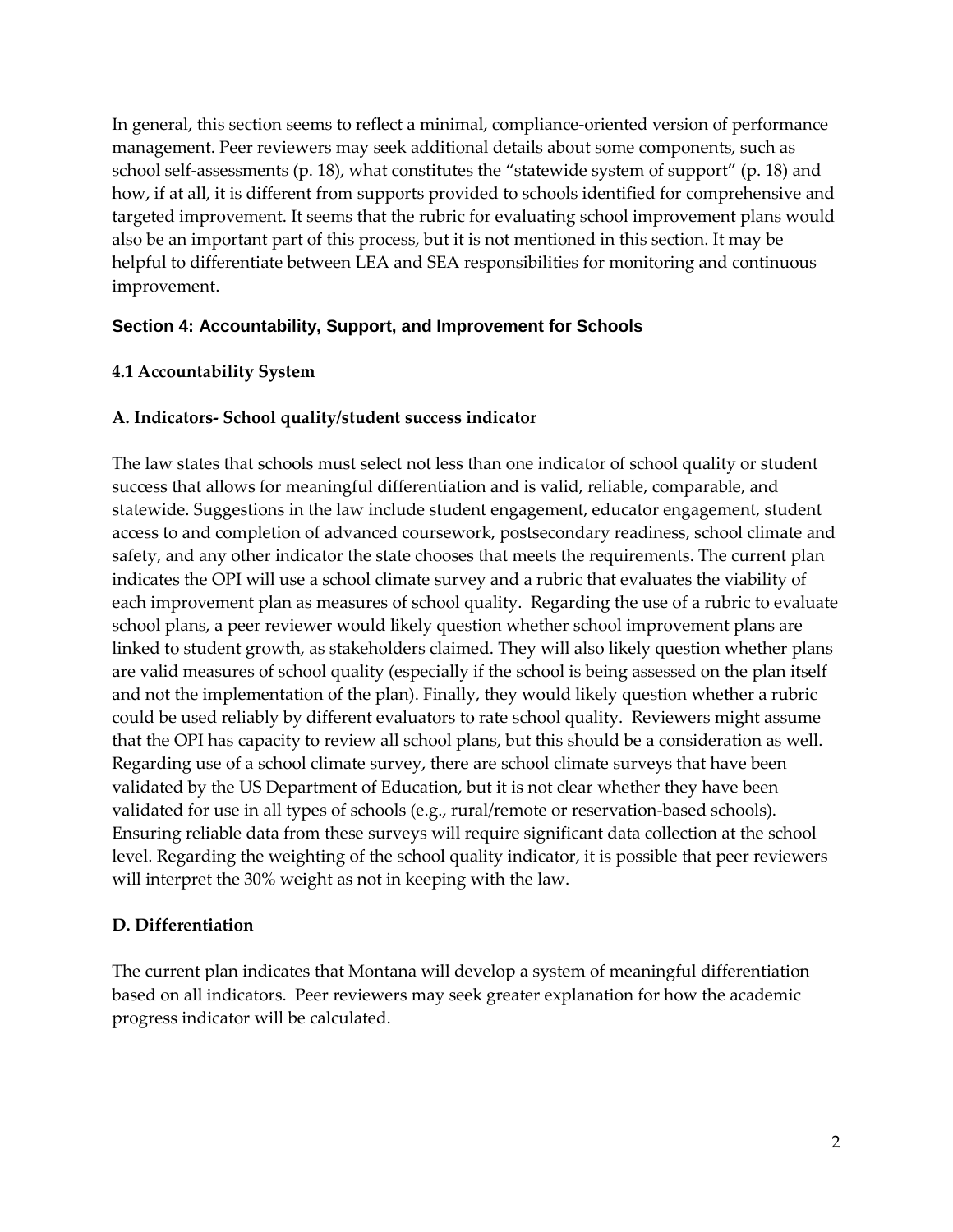Also of note: the plan indicates that schools without sufficient numbers of students will lose the points for that particular indicator. This seems that it would unfairly penalize schools for not having English learners, for example.

One interpretation of the law is that meaningful differentiation of schools does not depend on having a single summative indicator, but rather that a "dashboard" type approach where each indicator is shown against the statewide average or the average for similar schools would suffice as meaningful differentiation. This may be something to revisit with stakeholders.

# **E. Participation Rate**

The word "targeted" support has a specific meaning under the law regarding support for schools with a significant gap in performance between subgroups of students. A peer reviewer might question the use of the word "targeted" in this context. Suggest providing a more specific description of the intervention.

# **4.2 Identification of Schools**

## **A. For comprehensive support**

The plan states "annual determination, using the accountability indicators, will be made for all public schools each year, but the ranking to determine the lowest performing 5% will occur every three years." This is confusing; suggestion replacing the word "determination" with "differentiation," which is what the law requires. The OPI may wish to consider how it will address the possibility that the schools in the bottom 5% remain relatively stable.

# **B. For targeted support**

Regarding the identification of schools for targeted support, peer reviewers might question whether the method of comparing subgroup performance to the performance of schools in the bottom five percent meets the intent of the law, which is to address achievement gaps within schools. As written, schools with large achievement gaps may not be identified if the average performance of the subgroup is higher than the average performance of the lowest performing schools.

## **4.3 State support and improvement for low-performing schools**

In general, peer reviewers might have questions about the state's overarching "theory of action" for improving low-performing schools and whether the strategies indicated are sufficient to address persistent low performance. The plan indicates that OPI will provide regional trainings for school leadership teams on multi-tiered systems of support utilizing the Montana literacy plan and the Montana math plan, as well as grants to schools to improve MTSS in literacy and math. Peer reviewers might wonder if multi-tiered systems of support and the Montana literacy and math plans are aligned to root causes of low student performance in low performing schools.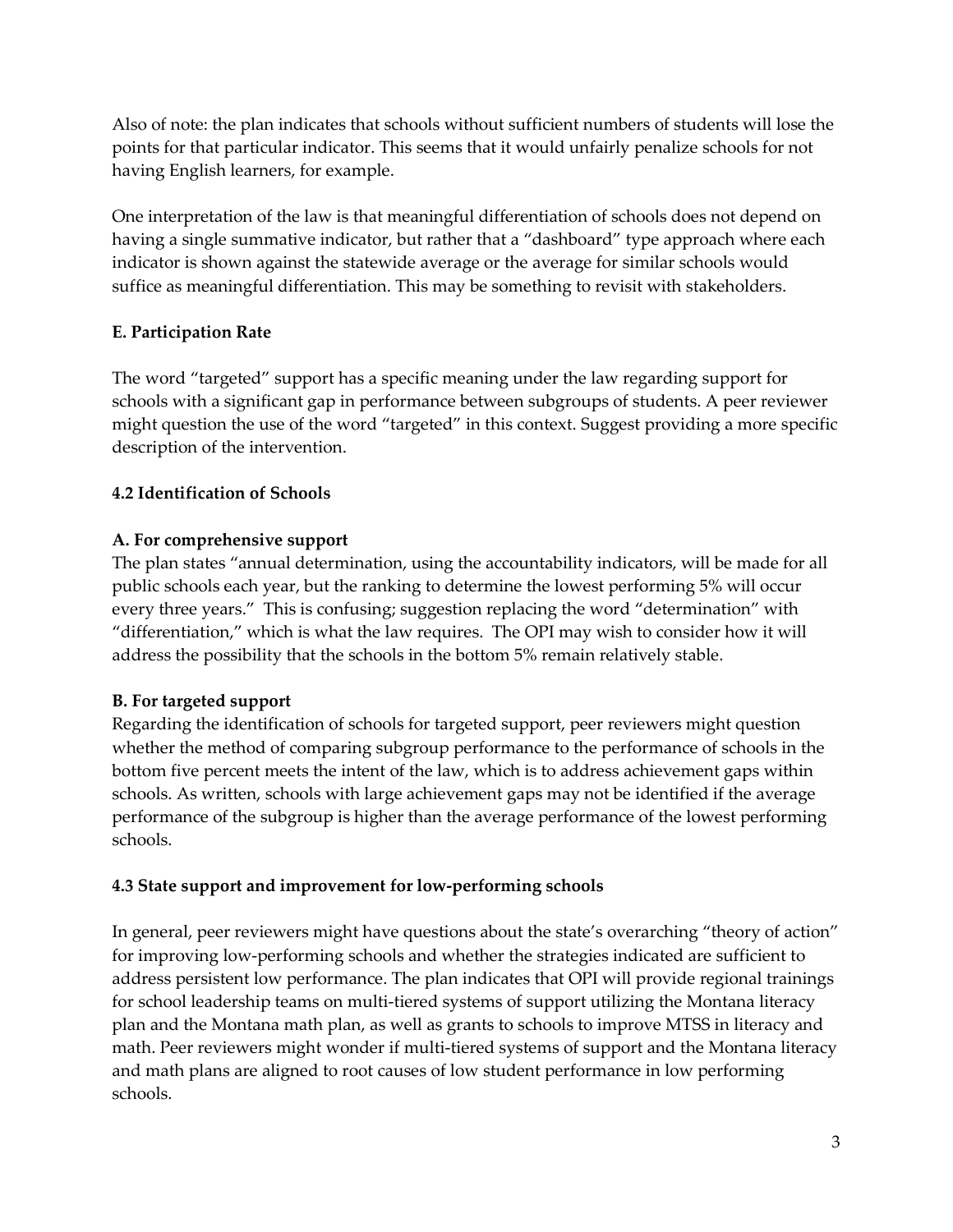### **B. Technical assistance regarding evidence-based interventions**

Peer reviewers may wish to see greater detail about the interventions described, and some indication that the strategies and interventions are evidence-based. For example, they may want to know about the Striving Readers' strategies and the "culturally relevant" strategies that were part of the Schools of Promise initiative. They may wish to know whether those strategies are already in the What Works Clearinghouse and what other strategies the OPI may be recommending.

Peer reviewers may also seek greater explanation of what intensive support from the 3 person OPI team might look like, and how that differs from "more technical assistance from OPI, both programmatic and fiscal." They may also want more information about how the OPI will analyze accountability indicators, plans and funding supports to determine what is working, what is not and what changes need to be made. How will the OPI plausibly link changes in outcomes to changes in inputs? Recommend using caution about using language such as "have proved" as peer reviewers may wish to see evidence (p. 29).

### **Section 5: Supporting Excellent Educators**

### **A. Resources to Support State-level Strategies**

This section of the plan broadens to include overall school improvement processes and strategies. Reviewers may find this confusing. Suggest clarifying the link between school improvement plans and professional learning strategies.

### **5.3 Educator equity**

It is possible that this will no longer be a requirement under the new USED. If so, will Montana plan to continue this work?

## **Section 6: Supporting All Students**

### **P-12 Continuum**

**Preschool development grant-** peer reviewers may or may not be familiar with the grant and may want a few more sentences of detail on what Montana's grant has put into place, and/or how this work will continue in the absence of continued federal funding.

In general, this section is comprised of a list of different types of things: partnerships, policies, programs, documents and entities. Some of these are activities, and some of these are goals. Peer reviewers may wish to know how these things fit together to support students across the P-12 continuum to understand the broader vision for student supports under Title IV and ascertain if there are gaps. Peer reviewers may wish to know how many teachers and/or students are supported by the various initiatives. Some of these programs were in NCLB but